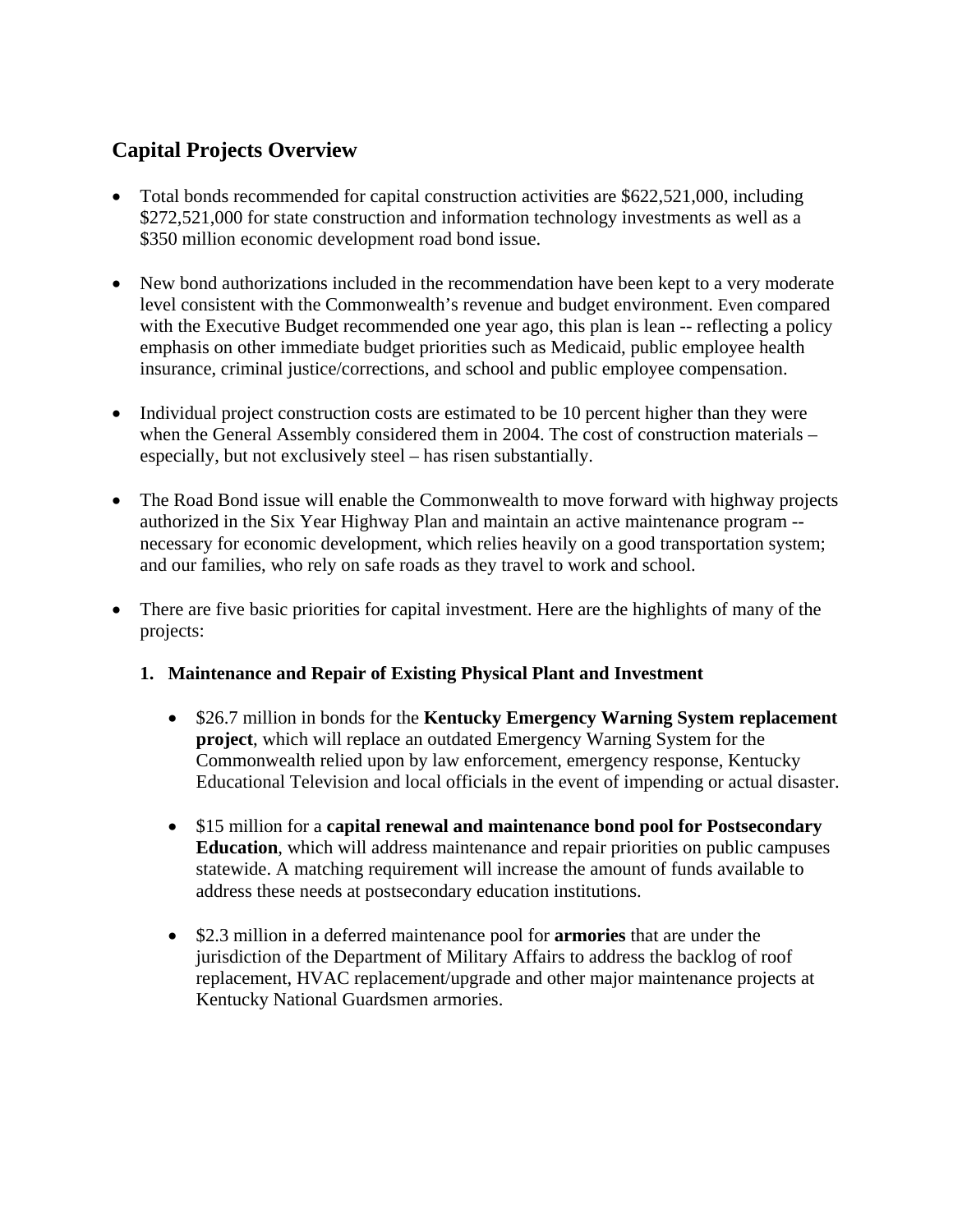#### **2. Information Technology Infrastructure Modernization**

- \$5 million for the **Offender Management System for the Department of Corrections**, which is needed to help track and record essential data about the state's felon population;
- \$4.5 million for the **Unified Criminal Justice System** E-WARRANT initiative to improve prosecutorial, law enforcement and judicial functions;
- \$5 million for the next phase system upgrade for the **Kentucky All Schedule Prescription Electronic Report** (KASPER) controlled substances/pharmaceuticals tracking system;
- \$2.2 million for **The Workers Information System** (TWIST) for caseworkers in the Cabinet for Health and Family Services;
- \$25 million for to replace the **state personnel and payroll system**, a system that has been obsolete for well over a decade;
- \$11.5 million in bonds for the **Management Administration Reporting System** (MARS) upgrade, which is the state's administrative software system for financial accounting and reporting; and
- \$2.04 million for the **Child Support Enforcement** system upgrade.

#### **3. Economic Development and Employment Generation Opportunities**

- \$7.5 million in bonds to support construction of the **Warren County Technology Center** for the Kentucky Community and Technical College System (KCTCS) -- an essential state funded component of the Magna economic development project. That project will bring more than 1,000 jobs to the Bowling Green/Warren County area.
- \$12,020,000 in agency bonds for **Bluegrass Station** in Fayette County to support the construction of a helicopter rebuilding and repair operation, which will employ more than 300 citizens in quality jobs.
- \$15 million in an **Economic Development, Commercialization and Innovation Bond Pool** for job creation and economic opportunity investments, including infrastructure support and high-tech investment and construction activities.
- \$22.6 million for the **Commercialization and Innovation High-Tech Investment/Construction Pool** to continue Kentucky's commitment to job creation and preservation both in traditional and emerging areas of the economy.